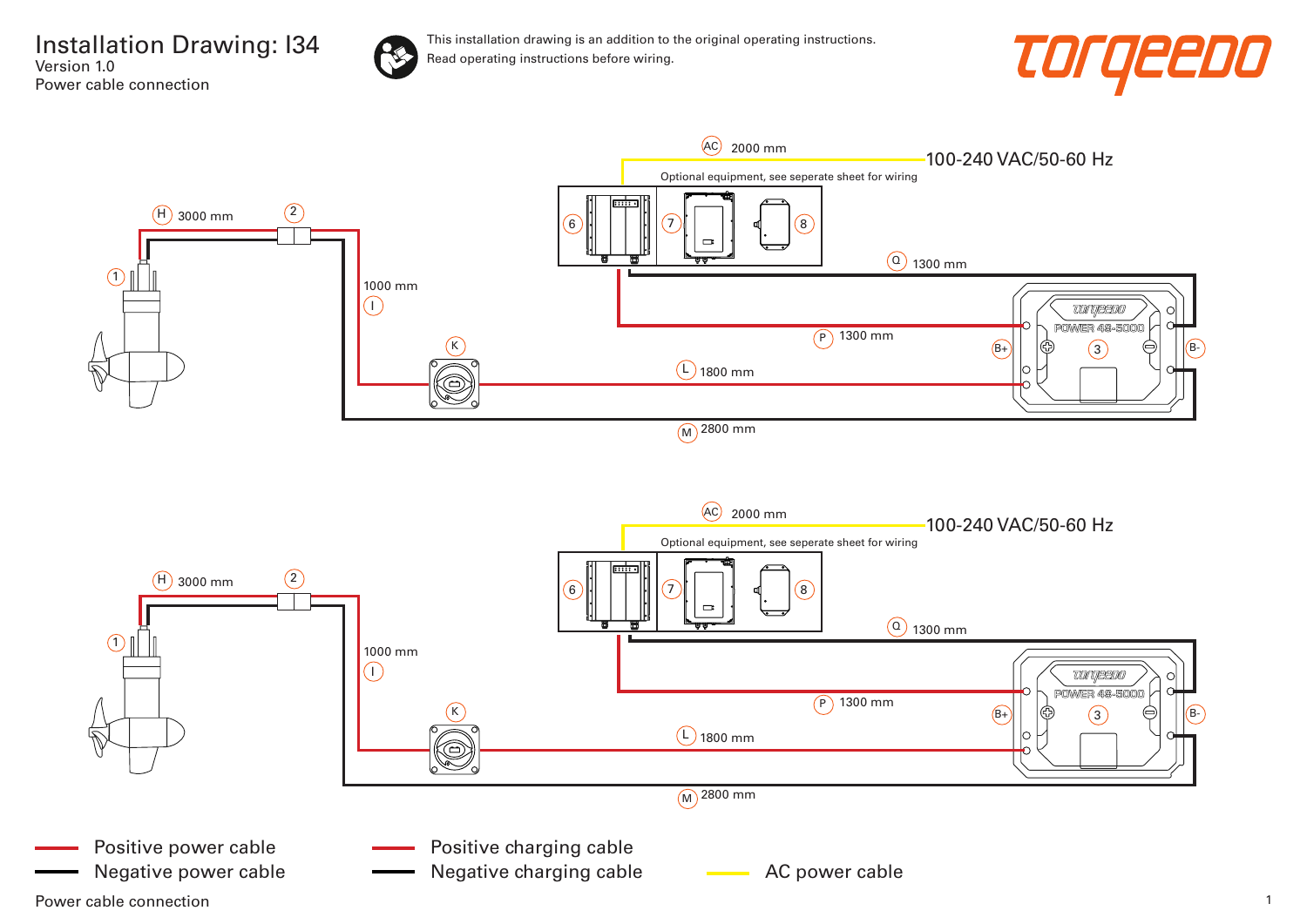Installation Drawing: I34 Version 1.0 System ground connection



This installation drawing is an addition to the original operating instructions. Read operating instructions before wiring.

## *TOrgeeDO*

Use for boats without common point for grounding



## Use for boats with common point for grounding



System ground connection 2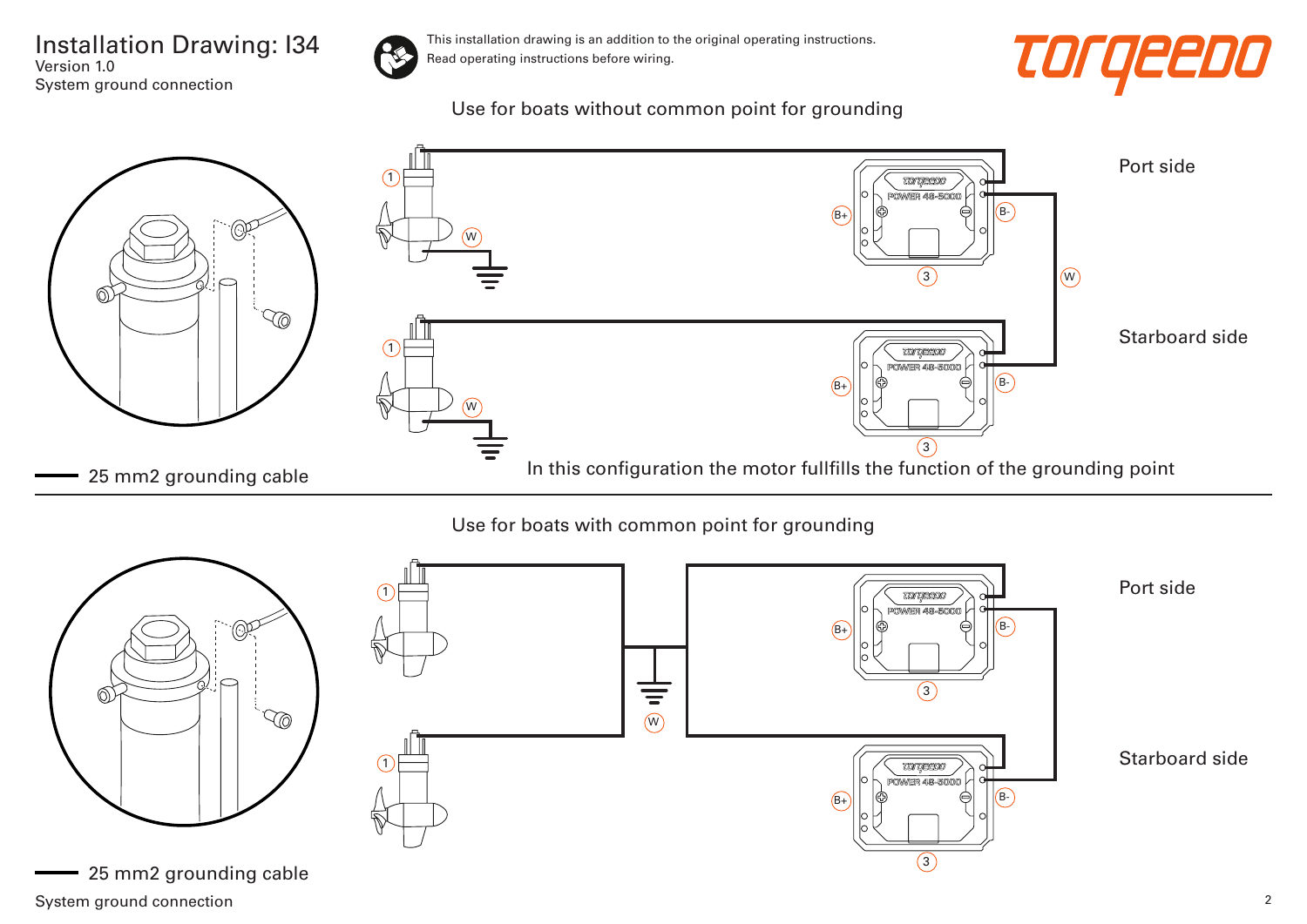Installation Drawing: I34 Version 1.0 System ground connection



This installation drawing is an addition to the original operating instructions. Read operating instructions before wiring.





In case the charger is permanently installed in the boat, the charger housing or its AC PE and battery minus pole must be connected to the common grounding point. The AC connection requires specialist knowledge and may only be carried out by qualified personnel. If necessary, have the planning and installation carried out by a specialist.

**NOTE!** To charge the batteries in the boat, a land connection in the boat with galvanic isolator or isolation transformer is required according to applicable national requirements (e.g. DIN EN ISO 13297, ABYC E-11).

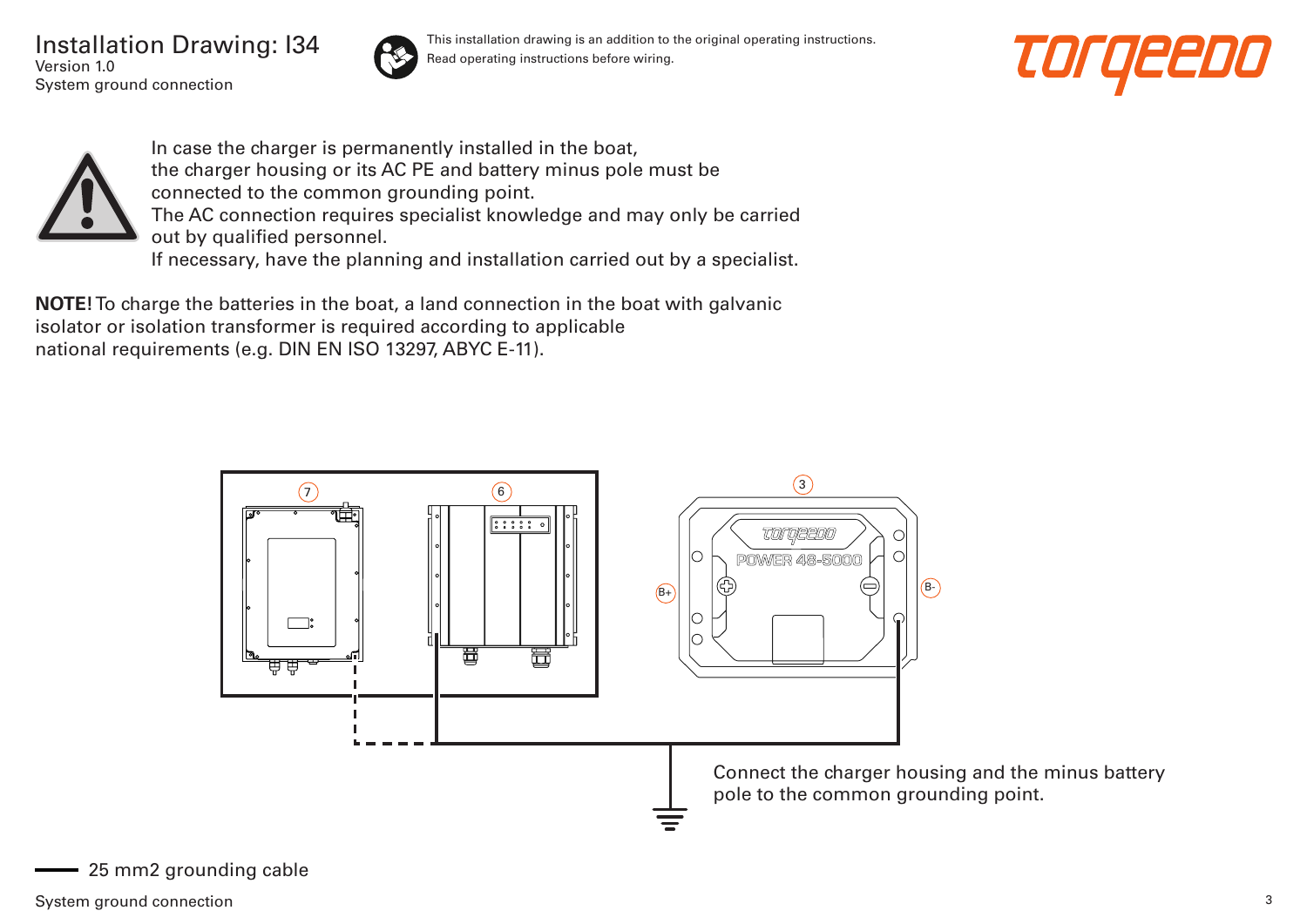Installation Drawing: I34 Version 1.0 Data cable connection





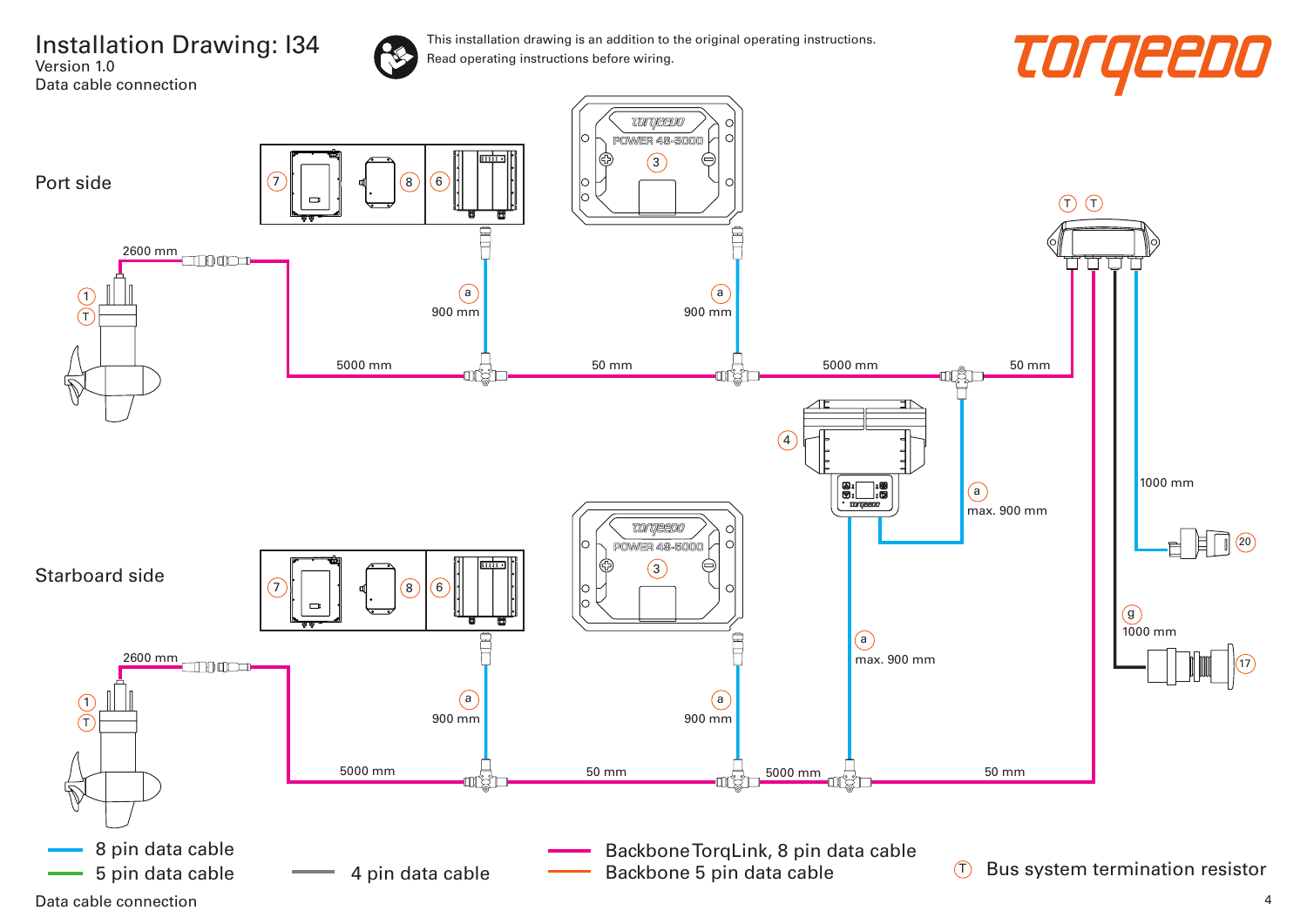## Installation Drawing: I34 Version 1.0 Bill of material/Legend/Information





| Pos.                 | Item number | Name                                             | Remarks                                                                                                                 |
|----------------------|-------------|--------------------------------------------------|-------------------------------------------------------------------------------------------------------------------------|
| $\mathbf{1}$         | 1269-00     | Cruise 6.0 FP TorgLink                           |                                                                                                                         |
| H, I, K,<br>L, M     |             | Cable set with battery switch                    | See picture for cable length                                                                                            |
| $\overline{2}$       |             | Power connector                                  | max. 175 A                                                                                                              |
| $\mathsf{b}$         |             | Backbone TorgLink cable 8-pin                    | 5000 mm                                                                                                                 |
|                      |             |                                                  |                                                                                                                         |
| 3                    | 2104-00     | Power 48-5000                                    | Select TorqLink-Battery in throttle menu!                                                                               |
| a                    |             | T-Cable 8-pin                                    | 900 mm/50 mm,<br>Do not extend!                                                                                         |
| not illus-<br>trated |             | + Battery pole adapter<br>- Battery pole adapter | Not needed for your configuration                                                                                       |
|                      |             |                                                  |                                                                                                                         |
| W                    |             | System ground                                    | min. 25 mm2, not included                                                                                               |
|                      |             |                                                  |                                                                                                                         |
| $\overline{4}$       | 1952-00     | Throttle Topmount Twin                           |                                                                                                                         |
| 22                   | 000-00858   | Gateway                                          | Do not use for your configuration!                                                                                      |
| U                    |             | <b>Gateway Power cable</b><br>1700 mm cable      | Do not use for your configuration!                                                                                      |
| $\mathsf{b}$         |             | Backbone TorgLink cable 8-pin                    | 5000 mm                                                                                                                 |
| 17                   |             | Emergency switch with cable                      | 1000 mm                                                                                                                 |
| 20                   |             | Key switch                                       |                                                                                                                         |
| g                    |             | Cable for key switch<br>6-Pin to 8-pin           | 1000 mm                                                                                                                 |
| 14                   | 000-00877   | TorgLink Terminator Twin                         | <b>Bus termination resistor</b>                                                                                         |
| a                    |             | T-Cable 8-pin                                    | 900 mm/50 mm,<br>Do not extend!                                                                                         |
|                      |             |                                                  |                                                                                                                         |
| 6                    | 2213-00     | <b>Charger Power 48</b>                          | 650 W, for AC charging while running use Fast<br>charger Power 48 2212-00;<br>Not compatible with solar charger 2218-00 |
| P                    |             | + DC charge cable                                | 1300 mm; Do not extend!                                                                                                 |
| $\Omega$             |             | - DC charge cable                                | 1300 mm; Do not extend!                                                                                                 |
| $B+$                 |             | + Battery pole                                   | 7,5 Nm                                                                                                                  |
| $B -$                |             | - Battery pole                                   | 7,5 Nm                                                                                                                  |
| AC                   |             | AC power cable                                   | 2000 mm                                                                                                                 |
| a                    |             | T-Cable 8-pin                                    | 900 mm/50 mm,<br>Do not extend!                                                                                         |

| Pos.           | Item number        | Name                                         | Remarks                                                                                                           |
|----------------|--------------------|----------------------------------------------|-------------------------------------------------------------------------------------------------------------------|
|                | Optional equipment |                                              |                                                                                                                   |
|                |                    |                                              |                                                                                                                   |
| $\overline{7}$ | 2212-00            | Fast charger Power 48                        | 2900W                                                                                                             |
| P              |                    | + DC charge cable                            | 2400 mm; Do not extend!                                                                                           |
| $\Omega$       |                    | - DC charge cable                            | 2400 mm; Do not extend!                                                                                           |
| $B+$           |                    | + Battery pole                               | 7,5 Nm                                                                                                            |
| $B -$          |                    | - Battery pole                               | 7,5 Nm                                                                                                            |
| <b>AC</b>      |                    | AC power cable                               | 1000 mm                                                                                                           |
| a              |                    | T-Cable 8-pin                                | 900 mm/50 mm,<br>Do not extend!                                                                                   |
|                |                    |                                              |                                                                                                                   |
| 8              | 2218-00            | Solar charge controller for<br>Power 48-5000 | For TorqLink system only!<br>Only as stand alone charger or in combination<br>with 2212-00 Fast charger Power 48! |
| P              |                    | + Charge cable                               | 1500 mm                                                                                                           |
| $\Omega$       |                    | - Charge cable                               | 1500 mm                                                                                                           |
| $\mathsf{R}$   |                    | + Input solar cable                          | 150 mm                                                                                                            |
| S              |                    | - Input solar cable                          | 150 mm                                                                                                            |
| a              |                    | T-Cable 8-pin                                | 900 mm/50 mm,<br>Do not extend!                                                                                   |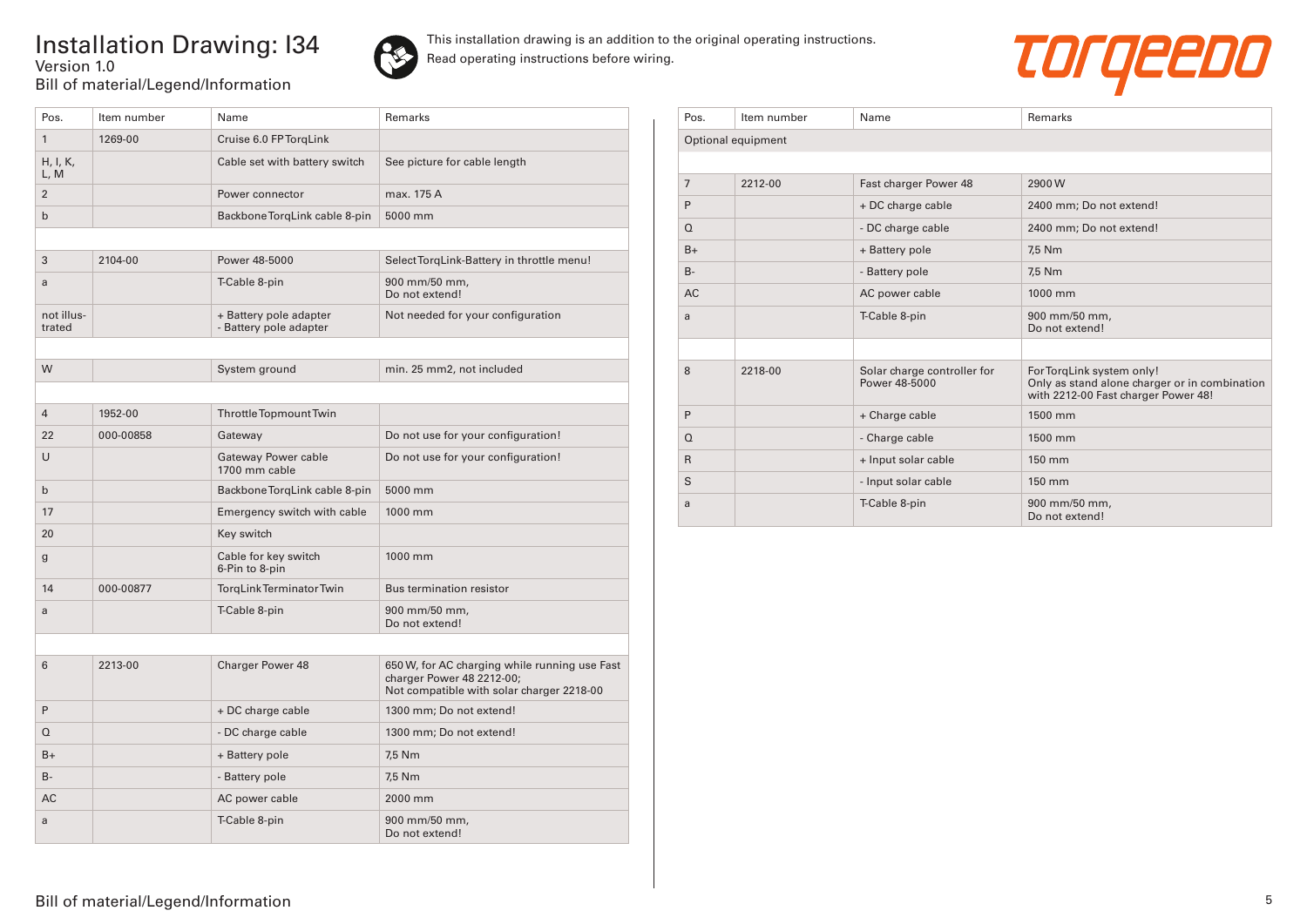

This installation drawing is an addition to the original operating instructions.

Read operating instructions before wiring.



Connect the cruise motor and terminator to each end of the backbone.

The TorqLink bus system requires a terminator (terminating resistor) at both ends of the backbone in order to function correctly.

One of the terminators is located in the "Terminator Single", "Terminator Twin", "Throttle 1918-00", "Throttle 1976-00" , the other is built into the cruise motor. Therefore, when installing, make sure that the components "Terminator" and "Cruise motor" are each connected to one end of the backbone. The connection position of the remaining components on the backbone can be freely selected.

Keep the following points in mind when planning:

- An earthing point is required for your Torqeedo system. Take into account the connection and the cables required for this in your planning. The required cable cross-sections can be found in the section Tools, equipment and material.
- First determine and plan the installation positions of all components.
- Measure the required length of the TorqLink backbone.<br>• Measure the lengths of all required stub lines (cable co
- Measure the lengths of all required stub lines (cable connection between component and TorqLink backbone).
- When planning, please note that TorqLink drop cables must not be extended. If necessary, plan the TorqLink backbone so that the components can be connected through the TorqLink drop cable without an extension. If necessary, extend the TorqLink backbone to connect a component that is far away; you can find corresponding extensions in our accessories catalogue.
- Cables must be fixed every 400 mm, plan attachment material. In places where fastening is not possible, a scuff guard must be fitted.
- Openly laid cables (e.g. inflatable boat) must be protected with chafing protection, plan sufficient material.
- When planning, please note not to bundle power cables with data or antenna cables (e.g. radios) for other loads.
- Observe the minimum bending radius of the cables when planning.
- If a second earthed onboard power system is available, ensure that both systems use a common earthing point.
- Live parts must be fitted or installed with protection against accidental contact; the necessary installation space must be taken into account during the planning stage.
- Always connect batteries as the last component to the system to avoid short circuits and voltage peaks.
- Do not extend drop cables, extend backbone if necessary.
- Protect plugs and contacts against contamination before installing them.
- Do not pull at the cables.
- Do not twist cables.
- Do not install cables in permanently wet areas such as bilges.
- Install cables free of chafing and not around sharp edges, if necessary, attach chafing protection.<br>• Maintain bending limits
- Maintain bending limits.
- Install plug connections free of tension and load.

Observe the minimum bending radius when laying all cables:



| Torgeedo data cable  | 8 x diameter                                 |
|----------------------|----------------------------------------------|
| Torgeedo power cable | 8 x diameter                                 |
| Farth cable          | see cable manufacturer's specifica-<br>tions |
| Other power cables   | see cable manufacturer's specifica-<br>tions |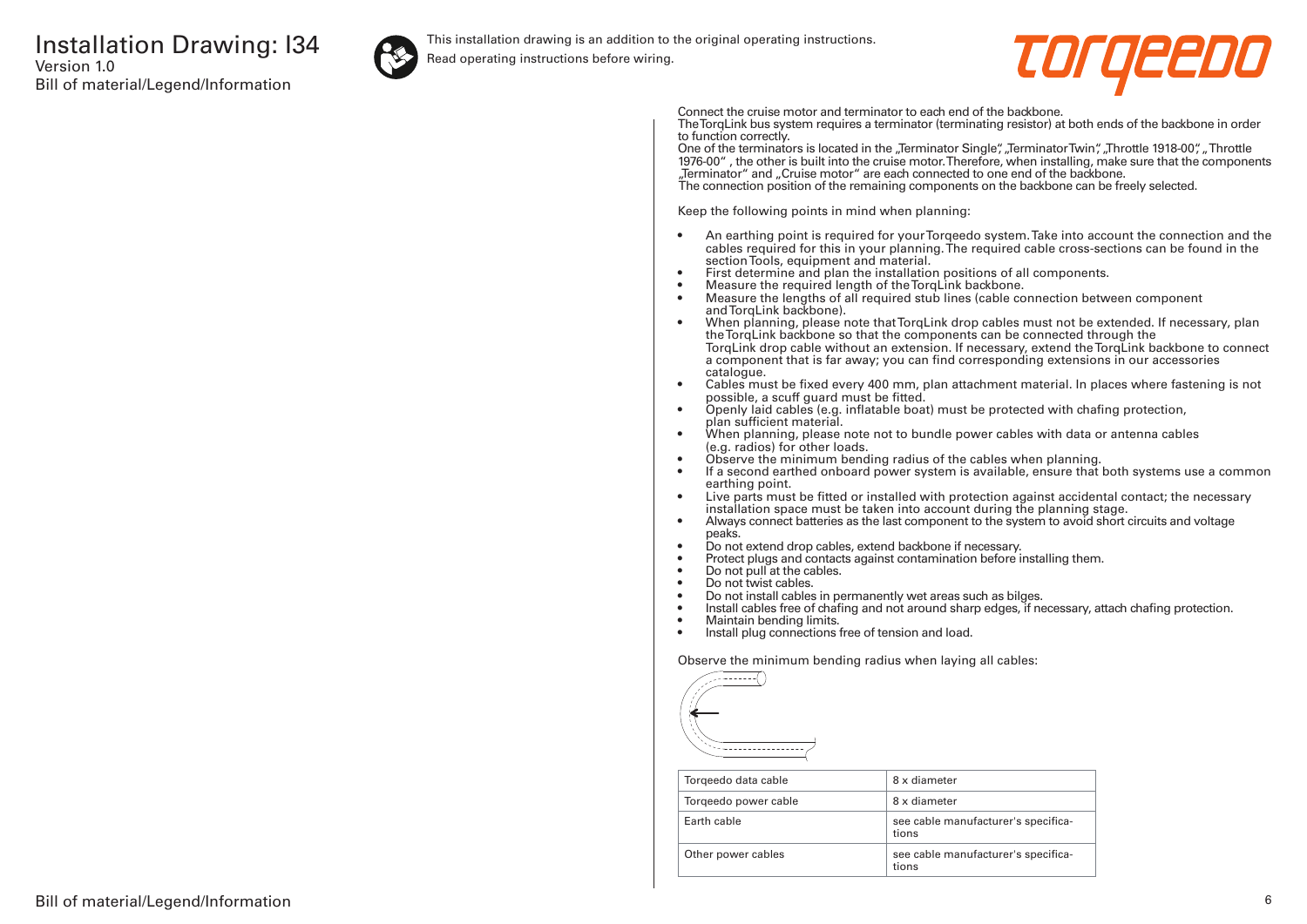Installation Drawing: I34 Version 1.0 Power cable connection